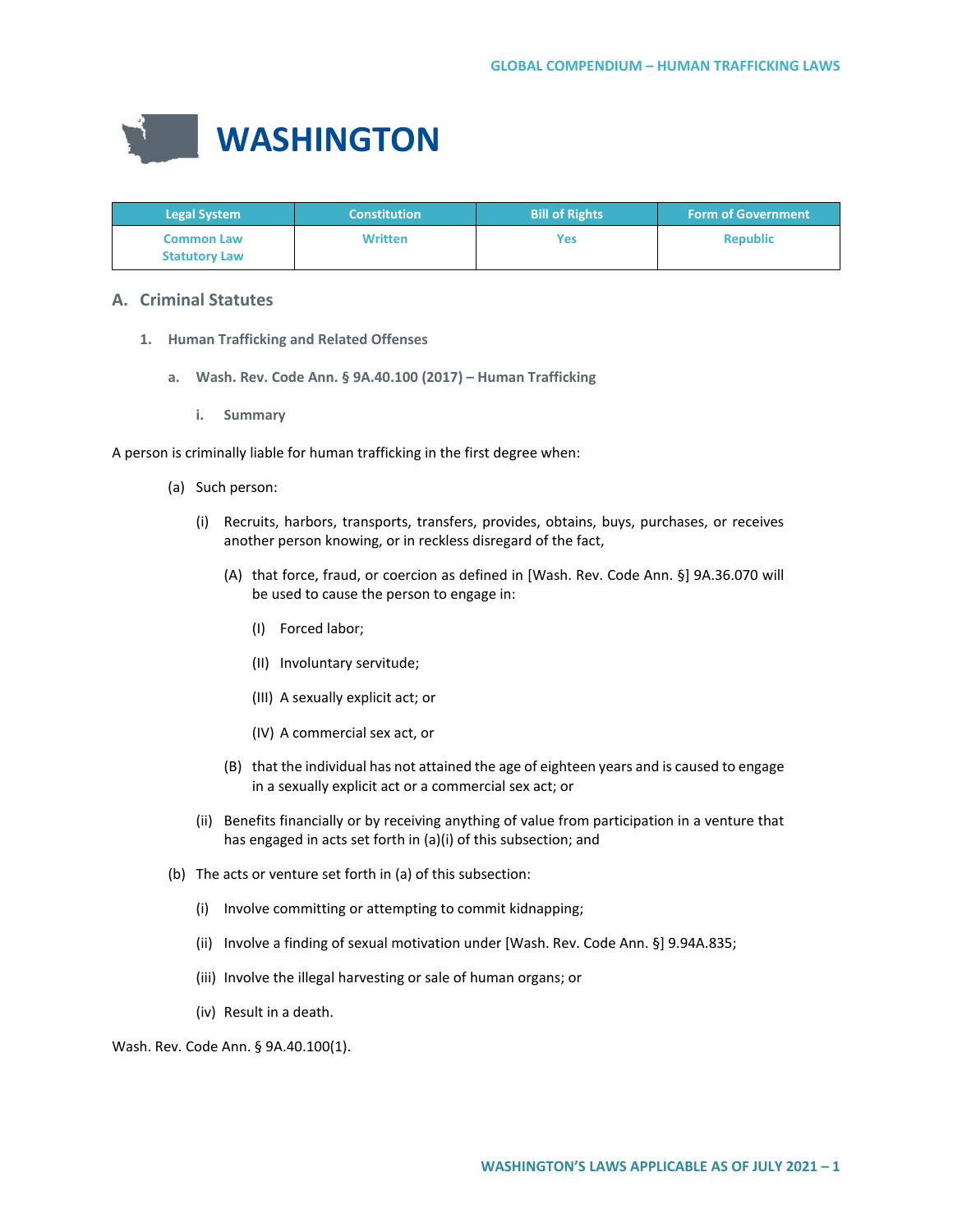If the human trafficking "acts or venture" does not involve kidnapping or attempted kidnapping, a finding of sexual motivation, illegal harvesting or sale of human organs, or result in death, the crime is human trafficking in the second degree. Wash. Rev. Code Ann. § 9A.40.100(3)(a).

"If the victim of any offense identified in [Washington's human trafficking statute] is a minor, force, fraud, or coercion are not necessary elements of an offense and consent to the sexually explicit act or commercial sex act does not constitute a defense." Wash. Rev. Code Ann. § 9A.40.100(5).

"In any prosecution under [Washington's trafficking statute] in which the offense or degree of the offense depends on the victim's age, it is not a defense that the perpetrator did not know the victim's age, or that the perpetrator believed the victim to be older …. " Wash. Rev. Code Ann. § 9A.40.100(4)(a).

"Commercial sex act" is defined under the statute as "any act of sexual contact or sexual intercourse, both as defined in chapter 9A.44 [of the Revised Code of Washington], for which something of value is given or received by a person." Wash. Rev. Code Ann. § 9A.40.100(6)(a).

"Sexually explicit act" is defined under the statute as "a public, private, or live photographed, recorded, or videotaped act or show intended to arouse or satisfy the sexual desires or appeal to the prurient interests of patrons for which something of value is given or received." Wash. Rev. Code Ann. § 9A.40.100(6)(b).

**ii. Sentencing**

Trafficking in the first or second degree is a Class A Felony. Wash. Rev. Code Ann. § 9A.40.100(2), (3)(b). Class A felonies are punishable by a maximum term of life imprisonment, a maximum fine of USD 50,000, or both. Wash. Rev. Code Ann. § 9A.20.021(1)(a).

**iii. Statute of Limitations**

The offense of human trafficking in violation of Wash. Rev. Code Ann. § 9A.40.100 shall not be prosecuted more than 10 years after its commission. Wash. Rev. Code Ann. §  $9A.04.080(1)(c)(v)$ .

- **b. Wash. Rev. Code Ann. § 9A.40.110 (2014) – Coercion of Involuntary Servitude** 
	- **i. Summary**

A person is guilty of coercion of involuntary servitude if he or she coerces, as defined in [Wash. Rev. Code Ann. §] 9A.36.070, another person to perform labor or services by:

- (a) Withholding or threatening to withhold or destroy documents relating to a person's immigration status; or
- (b) Threatening to notify law enforcement officials that a person is present in the United States in violation of federal immigration laws.

Wash. Rev. Code Ann. § 9A.40.110(1).

Coercion for these purposes "does not include reports to law enforcement that a person is present in the United States in violation of federal immigration laws." Wash. Rev. Code Ann. § 9A.40.110(2).

"A person may commit coercion of involuntary servitude regardless of whether the person provides any sort of compensation or benefits to the person who is coerced." Wash. Rev. Code Ann. § 9A.40.110(3).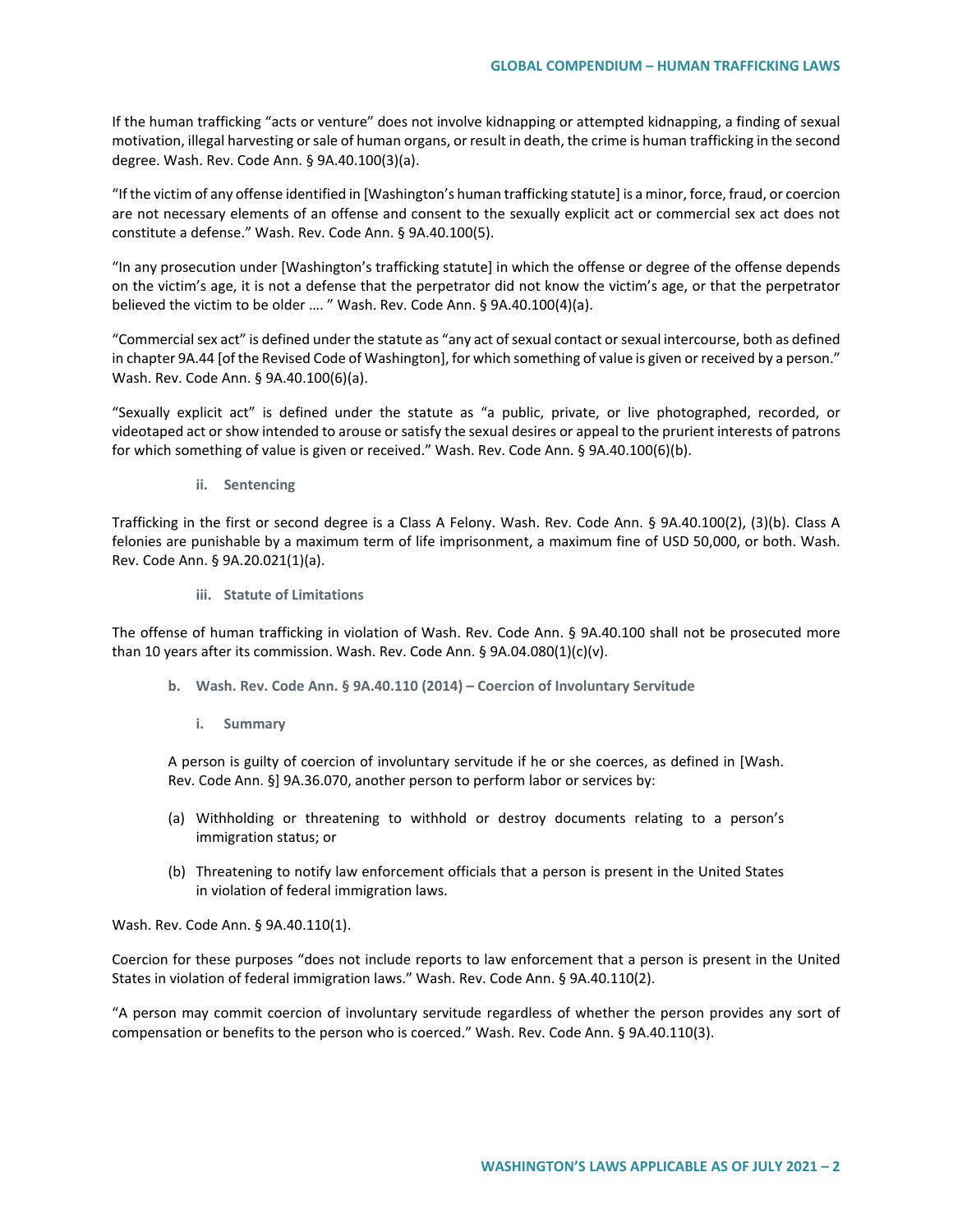### **ii. Sentencing**

"Coercion of involuntary servitude is a Class C felony." Wash. Rev. Code Ann. § 9A.40.110(4). Class C felonies are punishable by a maximum prison term of five years, a maximum fine of USD 10,000, or both. Wash. Rev. Code Ann. § 9A.20.021(1)(c).

**iii. Statute of Limitations**

The statute of limitations for the offense of coercion of involuntary servitude is three years after its commission. Wash. Rev. Code Ann. § 9A.04.080(1)(i).

**c. Wash. Rev. Code Ann. § 9A.88.040 (2012) – Affirmative Defense** 

In any prosecution for prostitution under [Wash. Rev. Code Ann. §] 9A.88.030, it is an affirmative defense that the actor committed the offense as a result of being a victim of human trafficking [as defined in Wash. Rev. Code Ann. § 9A.40.100] … or trafficking in persons under the [federal] trafficking victims protection act of 2000, 22 U.S.C. Sec. 7101 *et seq*. Documentation that the actor is named as a current victim in an information or the investigative records upon which a conviction is obtained for trafficking … or trafficking in persons shall create a presumption that the person's participation in prostitution was a result of having been a victim of trafficking … or trafficking in persons.

Wash. Rev. Code Ann. § 9A.88.040.

**d. Wash. Rev. Code Ann. § 13.40.219 (2010) – Presumption in Arrest for Prostitution or Prostitution Loitering** 

In any proceeding under [Chapter 13.40, Juvenile Justice Act of 1977,] related to an arrest for prostitution or prostitution loitering, there is a presumption that the alleged offender meets the criteria for a certification as a victim of a severe form of trafficking in persons as defined [under the federal anti-trafficking law, 22 U.S.C. § 7105,] and that the alleged offender is also a victim of commercial sex abuse of a minor.

Wash. Rev. Code Ann. § 13.40.219.

**e. Wash. Rev. Code Ann. § 9.96.080 (2021) – Vacating Records of Convictions** 

A victim of sex trafficking may seek to vacate a record of conviction for a certain gross misdemeanor or misdemeanor offenses. Wash. Rev. Code Ann. § 9.96.080.

**f. Wash. Rev. Code Ann. § 9A.82.010 (2013) – Criminal Profiteering – Trafficking in Persons Is Predicate Act**

For purposes of Washington's criminal profiteering activity statute, trafficking in persons as defined in Wash. Rev. Code Ann. § 9A.40.100, promoting travel for commercial sexual abuse of a minor, as defined in Wash. Rev. Code Ann. § 9.68A.102, and permitting commercial sexual abuse of a minor, as defined in Wash. Rev. Code Ann. § 9.68A.103, regardless of whether the act is charged or indicted, is a predicate act. Wash. Rev. Code Ann. § 9A.82.010(4)(tt).

**2. Online Child Sexual Exploitation and Child Pornography Offenses**

Wash. Rev. Code Ann. § 9.68A.001 – Legislative Findings, Intent

Wash. Rev. Code Ann. § 9.68A.011 – Definitions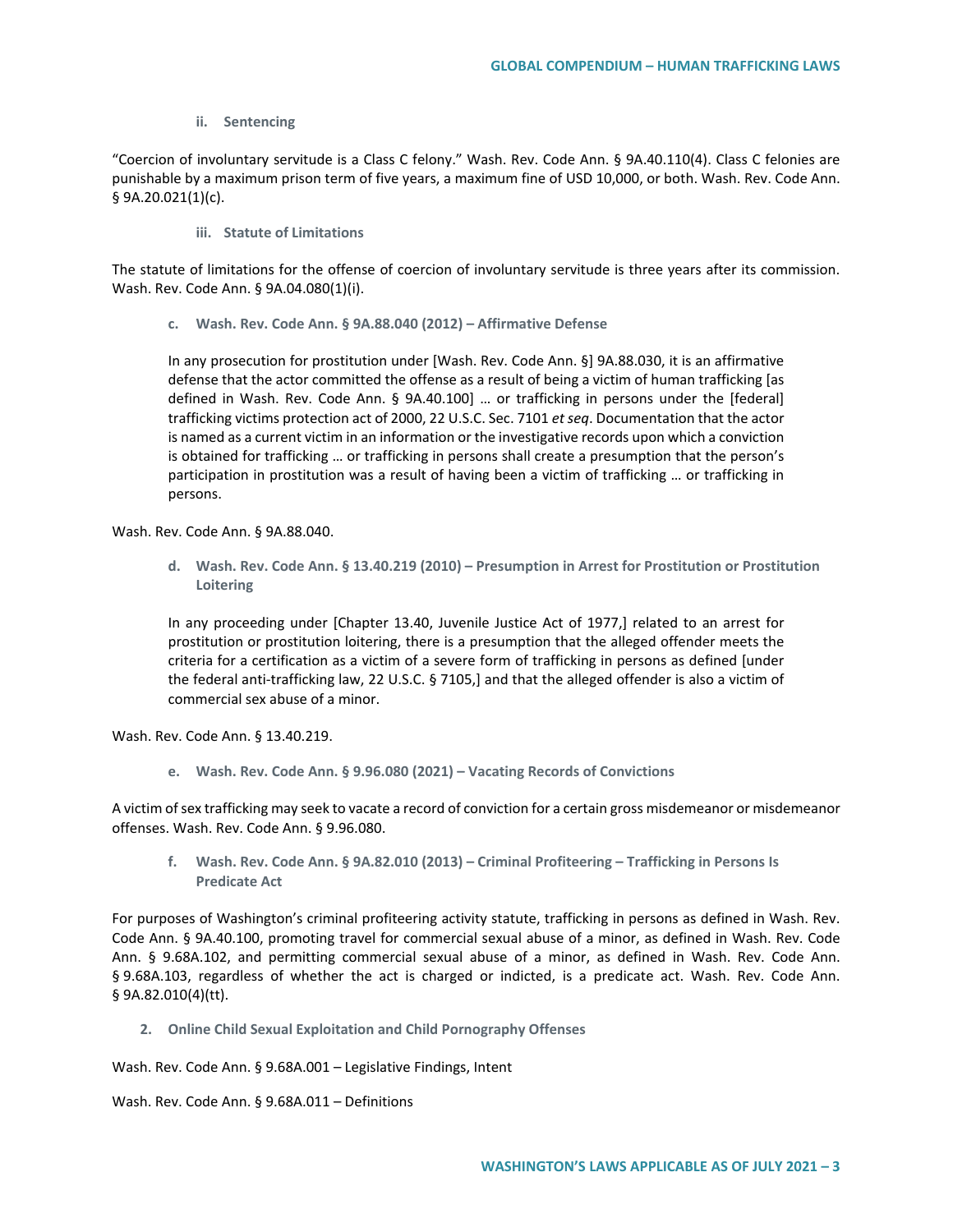Wash. Rev. Code Ann. § 9.68A.040 – Sexual Exploitation of a Minor

Wash. Rev. Code Ann. § 9.68A.050 – Dealing in Depictions of Minor Engaged in Sexually Explicit Conduct in the First or Second Degree

Wash. Rev. Code Ann. § 9.68A.060 – Sending, Bringing into State Depictions of Minor Engaged in Sexually Explicit Conduct in the First or Second Degree

Wash. Rev. Code Ann. § 9.68A.070 – Possession of Depictions of Minor Engaged in Sexually Explicit Conduct in the First or Second Degree

Wash. Rev. Code Ann. § 9.68A.075 – Viewing Depictions of a Minor Engaged in Sexually Explicit Conduct in the First or Second Degree

Wash. Rev. Code Ann. § 9.68A.080 – Reporting of Depictions of Minors Engaged in Sexually Explicit Conduct – Civil Immunity

Wash. Rev. Code Ann. § 9.68A.090 – Communication with a Minor for Immoral Purposes, Consent of Minor Does Not Constitute Defense

Wash. Rev. Code Ann. § 9.68A.100–103 – Commercial Sex Abuse of a Minor

Wash. Rev. Code Ann. § 9.68A.120 – Seizure and Forfeiture of Property

#### **B. Civil Liability Statutes**

- **1. Wash. Rev. Code Ann. § 9A.82.100 (2012) – Civil Lawsuits**
	- **a. Summary**

A person who sustains injury to his or her person, business, or property by an act of criminal profiteering that is part of a pattern of criminal profiteering activity or by an offense defined in [Wash. Rev. Code Ann. § 9A.40.100 (human trafficking)] … may file a lawsuit in superior court for the recovery of damages and the costs of the suit, including reasonable investigative and attorney's fees.

Wash. Rev. Code Ann. § 9A.82.100(1)(a).

"A defendant convicted in any criminal proceeding is precluded in any civil proceedings from denying the essential allegations of the criminal offense proven in the criminal trial in which the defendant was convicted." Wash. Rev. Code Ann. § 9A.82.100(6).

**b. Damages and Other Relief**

A prevailing plaintiff may recover damages and the costs of the lawsuit, including reasonable investigative and attorney's fees. Wash. Rev. Code Ann. § 9A.82.100(1)(a).

In an action [lawsuit] filed to prevent, restrain, or remedy a pattern of criminal profiteering or an offense defined in [Wash. Rev. Code Ann. § 9A.40.100 (human trafficking)], … the court, upon proof of the violation, may impose a civil penalty not exceeding [USD 250,000], in addition to awarding the cost of the suit, including reasonable investigative and attorney's fees.

Wash. Rev. Code Ann. § 9A.82.100(1)(d).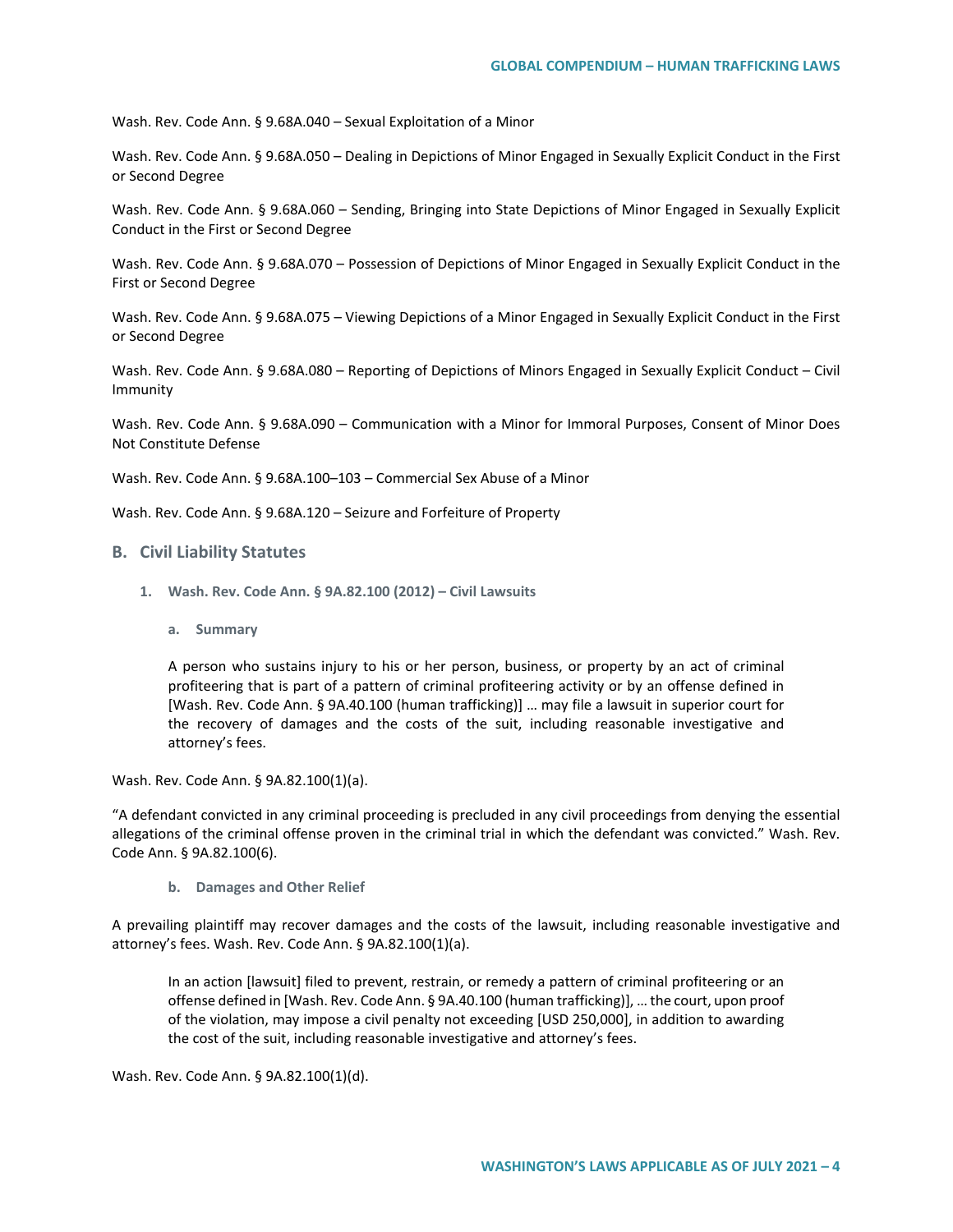### **c. Statute of Limitations**

The initiation of civil proceedings under [Wash. Rev. Code Ann. § 9A.82.100] shall be commenced within three years after discovery of the pattern of criminal profiteering activity or after the pattern should reasonably have been discovered or, in the case of an offense that is defined in [Wash. Rev. Code Ann. §] 9A.40.100, within three years after the final disposition of any criminal charges relating to the offense, whichever is later.

Wash. Rev. Code Ann. § 9A.82.100(7).

**2. Wash. Rev. Code Ann. § 9.68A.130 (1984) – Minor's Recovery of Costs of Lawsuit** 

A minor who prevails in a civil lawsuit arising from a violation of Wash. Rev. Code Chapter 9.68A, Sexual Exploitation of Children, including dealing in depictions of a minor engaged in sexually explicit conduct, is entitled to recover costs, including reasonable attorney's fees. Wash. Rev. Code Ann. § 9.68A.130.

# **C. Additional Statutes Specific to Human Trafficking**

**1. Wash. Rev. Code Ann. §§ 49.48.010** *et seq***. (2010) – Wage Payment Act** 

An employee may bring a civil lawsuit to recover unpaid wages. Wash. Rev. Code Ann. §§ 49.46.090, 49.48.030. A prevailing employee may also recover attorney's fees. Wash. Rev. Code Ann. § 49.48.030. A noncompliant employer may be subject to additional civil and criminal penalties. Wash. Rev. Code Ann. §§ 49.48.020, 49.48.125.

More information is available at: [https://www.lni.wa.gov/workers-rights/workplace-complaints/worker-rights](https://www.lni.wa.gov/workers-rights/workplace-complaints/worker-rights-complaints)[complaints.](https://www.lni.wa.gov/workers-rights/workplace-complaints/worker-rights-complaints)

**2. Wash. Rev. Code Ann. § 7.68.350 (2015) – Task Force Against the Trafficking of Persons**

A state task force against the trafficking of persons is established with defined members.

**3. Wash. Rev. Code Ann. § 7.68.360 (2015) – Coordinated State Agency Protocols for Services to Trafficking Victims** 

The director of the Department of Community, Trade, and Economic Development or the director's designee shall convene and chair a work group to develop written protocols for delivery of services to victims of human trafficking.

**4. Wash. Rev. Code Ann. § 18.83.090 (2009) – Psychologists' Continuing Education Requirements on Trafficking Issues** 

The board responsible for establishing the rules for license renewal of psychologists shall establish rules governing mandatory continuing education requirements relating to human trafficking issues.

**5. Wash. Rev. Code Ann. § 19.320.050 (2010) – Posters**

The Department of Labor and Industries shall integrate information on assisting victims of human trafficking in posters and brochures.

**6. Wash. Rev. Code Ann. § 40.24.030 (1991) – Address Confidentiality Program**

The Secretary of State administers a program allowing human trafficking victims to receive a post office box to protect their address in public information such as driver licenses, voter registries, and marriage records.

More information is available at: [https://www.sos.wa.gov/acp/about.aspx.](https://www.sos.wa.gov/acp/about.aspx)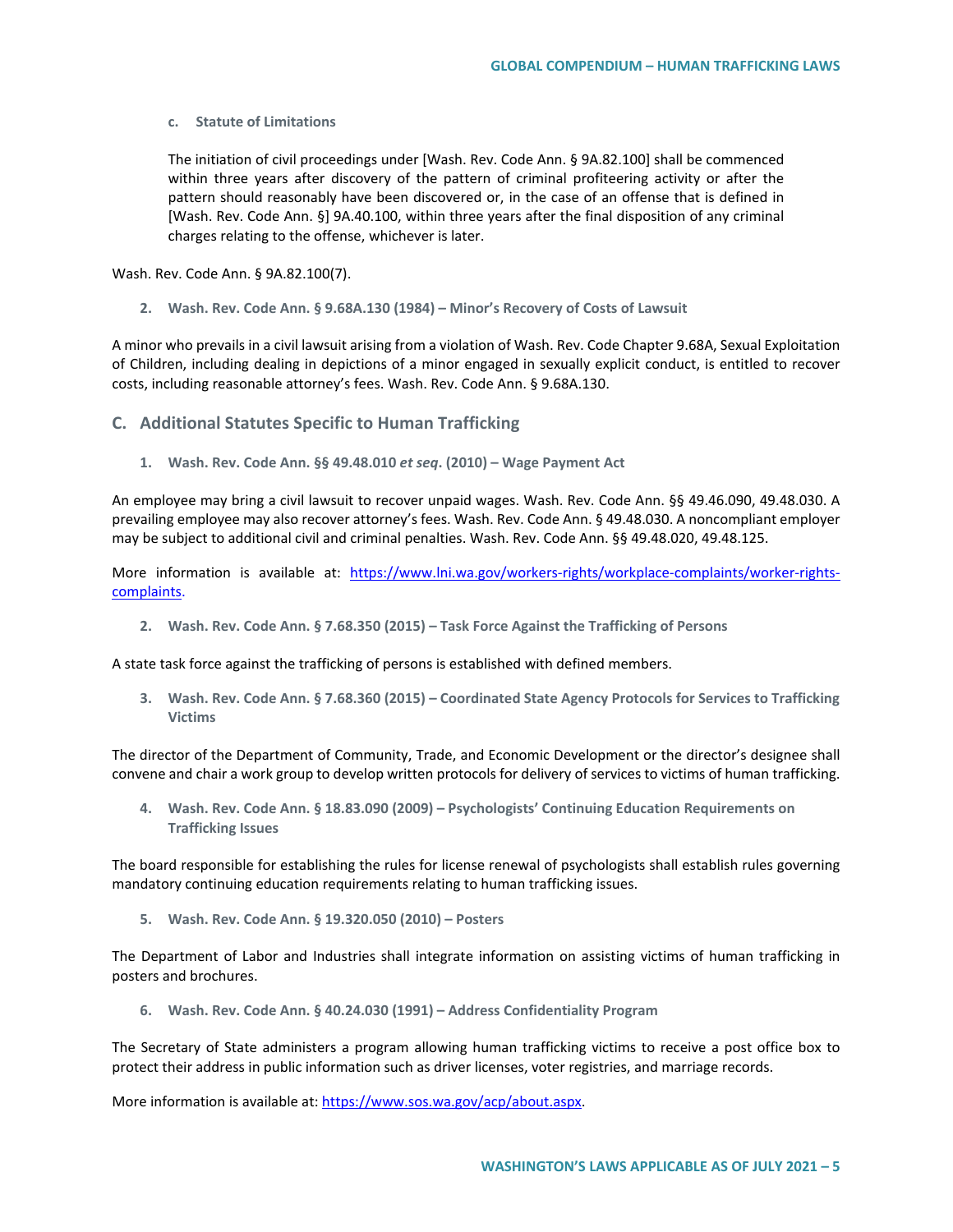**7. Wash. Rev. Code Ann. § 43.280.091 (2013) – Statewide Coordinating Committee on Sex Trafficking**

A statewide coordinating committee is established to develop a statewide plan to address sex trafficking.

**8. Wash. Rev. Code Ann. § 43.280.095 (2015) – Training on Human Trafficking for Criminal Justice Personnel**

The Office of Crime Victims Advocacy shall establish a statewide training program on Washington's human trafficking laws for criminal justice personnel.

**9. Wash. Rev. Code Ann. § 43.280.110 (2015) – Model Public Restroom Notice on Human Trafficking** 

Every establishment that has public restrooms may voluntarily post the model notice on human trafficking in a conspicuous place within all of its restrooms.

**10. Wash. Rev. Code Ann. § 47.38.080 (2010) – Human Trafficking Informational Posters at Rest Areas**

The Department of Labor and Industries shall work with human trafficking victim advocates to develop informational posters for placement in rest areas.

**11. Wash. Rev. Code Ann. § 49.17.470 (2019) – Human Trafficking Training for Adult Entertainers** 

The Department of Labor and Industries shall develop or contract for the development of training for adult entertainers on the risk of human trafficking.

**12. Wash. Rev. Code Ann. § 74.01.005 (2021) – Public Assistance to Victims of Human Trafficking (Definitions)**

Effective Feb. 1, 2022, victims of human trafficking (including qualifying family members) regardless of citizenship status can apply for public assistance under Wash. Rev. Code Ann. §§ 74.08A.12, 74.09.035.

**13. Wash. Rev. Code Ann. § 74.08A.120 (2021) – Food Assistance for Human Trafficking Victims**

Effective Feb. 1, 2022, the department of social and health services may establish a food assistance program for human trafficking victims ineligible for federal food stamps. Wash. Rev. Code Ann. § 74.08A.120.

**14. Wash. Rev. Code Ann. § 74.09.035 (2021) – Medical Care for Human Trafficking Victims**

Effective Feb. 1, 2022, "medical care may be provided to victims of human trafficking not eligible for medicaid …, section 1902(a)(10)(A)(i)(VIII) of the social security act, or apple health for kids," if they meet assistance qualifications. Wash. Rev. Code Ann. § 74.09.035(1).

#### **D. Significant Cases**

**1.** *State v. Johnson***, 270 P.3d 591 (Wash. 2012) (en banc)**

The defendant was arrested following a sting operation targeting the commercial sexual abuse of minors in Seattle. Undercover police officers posed as minors to target recruiters of children into prostitution. After approaching the undercover officers, the defendant asked their ages, and the officers told him they were 17 years old. The defendant then told the officers they could make money for themselves and him by soliciting men to pay for different sexual services.

The Washington Supreme Court affirmed the defendant's conviction for attempted promotion of commercial sexual abuse of a minor. The court held that while the defendant's knowledge of the victims' stated ages was material and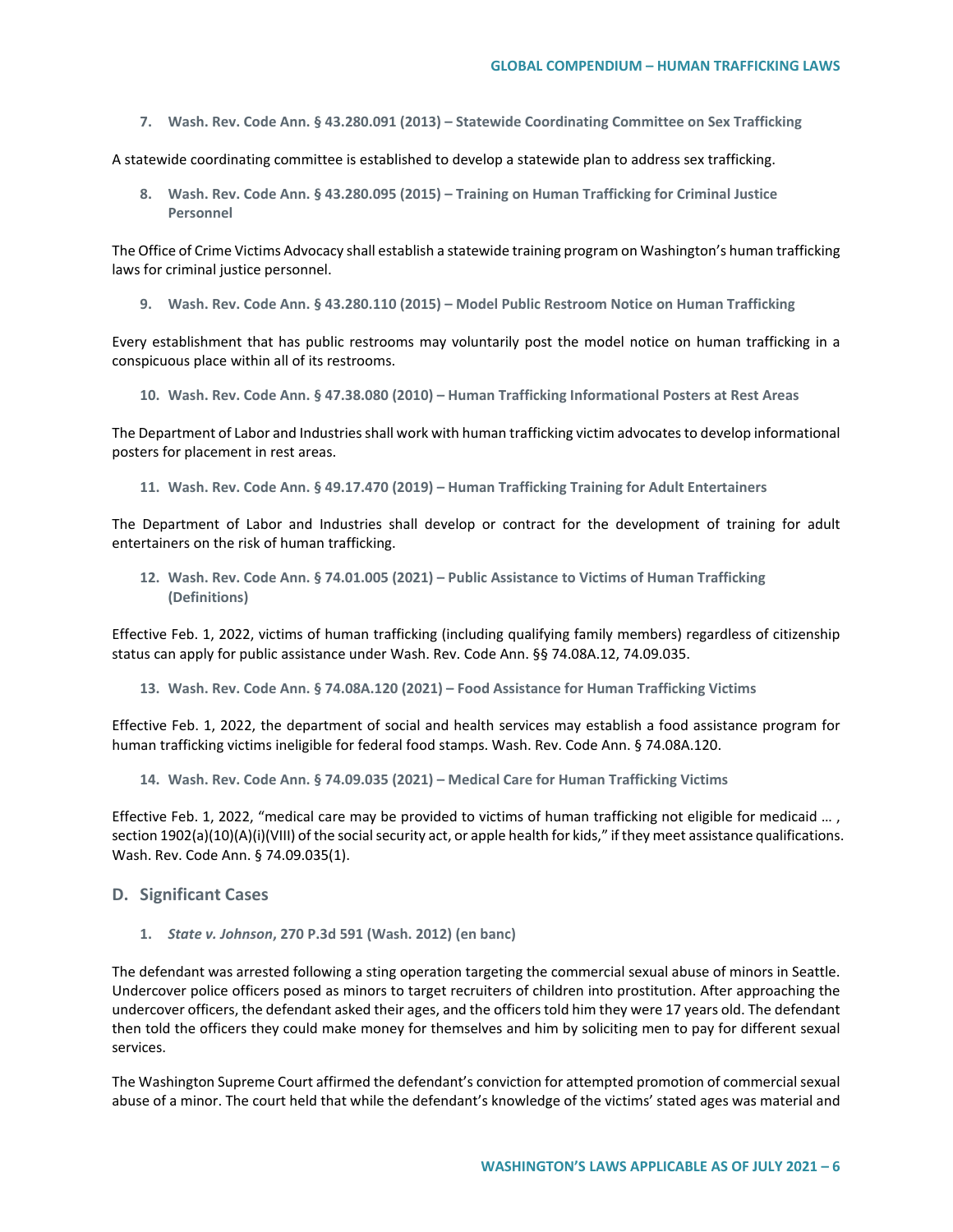the state had the burden of proving that the defendant believed them to be minors, the evidence was sufficient to show that the officers told the defendant they were 17 years old, the defendant acknowledged it, and then asked them to work for him by providing sexual services for payment.

### **2.** *J.S. v. Village Voice Media Holdings, LLC***, 359 P.3d 714 (Wash. 2015) (en banc)**

In this case, the minor plaintiffs were featured in advertisements for sexual services located on the defendants' website, Backpage.com. They brought a lawsuit alleging various state law claims against the defendant owners of the website. The defendants moved to dismiss the lawsuit on the grounds that they were immune from the state laws claims under the federal Communications Decency Act of 1996 (CDA), 47 U.S.C. § 230.

The defendants' motion raised the issue of whether Backpage merely hosted the advertisements (actions for which the CDA provides immunity) or whether Backpage also helped develop the content of those advertisements. The court denied the motion to dismiss, finding that the complaint had sufficiently alleged that the website assisted in content development.

# **E. Academic Research/Papers**

Kirsten A. Foot, COLLABORATING AGAINST HUMAN TRAFFICKING: CROSS-SECTOR CHALLENGES AND PRACTICES (Rowman & Littlefield 2016).

Sutapa Basu & Norma Timbang, KING COUNTY AND WASHINGTON STATE AS A DESTINATION FOR INTERNATIONAL TRAFFICKING: ASSESSING THE LOCAL NEEDS AND FRAMING SURVIVOR CENTERED RESPONSES (University of Washington Anti-Human Trafficking Research & Policy Development 2009).

**F. Resources**

National Human Trafficking Hotline (Washington): <https://humantraffickinghotline.org/state/washington>

The Lantern Project:

https://www.thelanternproject.org/

Shared Hope International, Washington Report Card (2019): [https://sharedhope.org/PICframe9/reportcards/PIC\\_RC\\_2019\\_WA.pdf](https://sharedhope.org/PICframe9/reportcards/PIC_RC_2019_WA.pdf)

Shared Hope International, Washington Analysis and Recommendations (2019): [https://sharedhope.org/PICframe9/analysis/PIC\\_AR\\_2019\\_WA.pdf](https://sharedhope.org/PICframe9/analysis/PIC_AR_2019_WA.pdf)

Washington Office of the Attorney General: <https://www.atg.wa.gov/human-trafficking>

Washington Trafficking Help, Services and Resources for Victims of Human Trafficking in Washington: [www.WaTraffickingHelp.org](http://www.watraffickinghelp.org/)

### Washington Trafficking Prevention: [www.traffickingprevention.org](http://www.traffickingprevention.org/)

U.S. Department of Health & Human Services, *Washington: Efforts to Combat Human Trafficking* (2017): [https://www.acf.hhs.gov/sites/default/files/documents/otip/washington\\_profile\\_efforts\\_to\\_combat\\_hu](https://www.acf.hhs.gov/sites/default/files/documents/otip/washington_profile_efforts_to_combat_human_trafficking.pdf) [man\\_trafficking.pdf](https://www.acf.hhs.gov/sites/default/files/documents/otip/washington_profile_efforts_to_combat_human_trafficking.pdf)